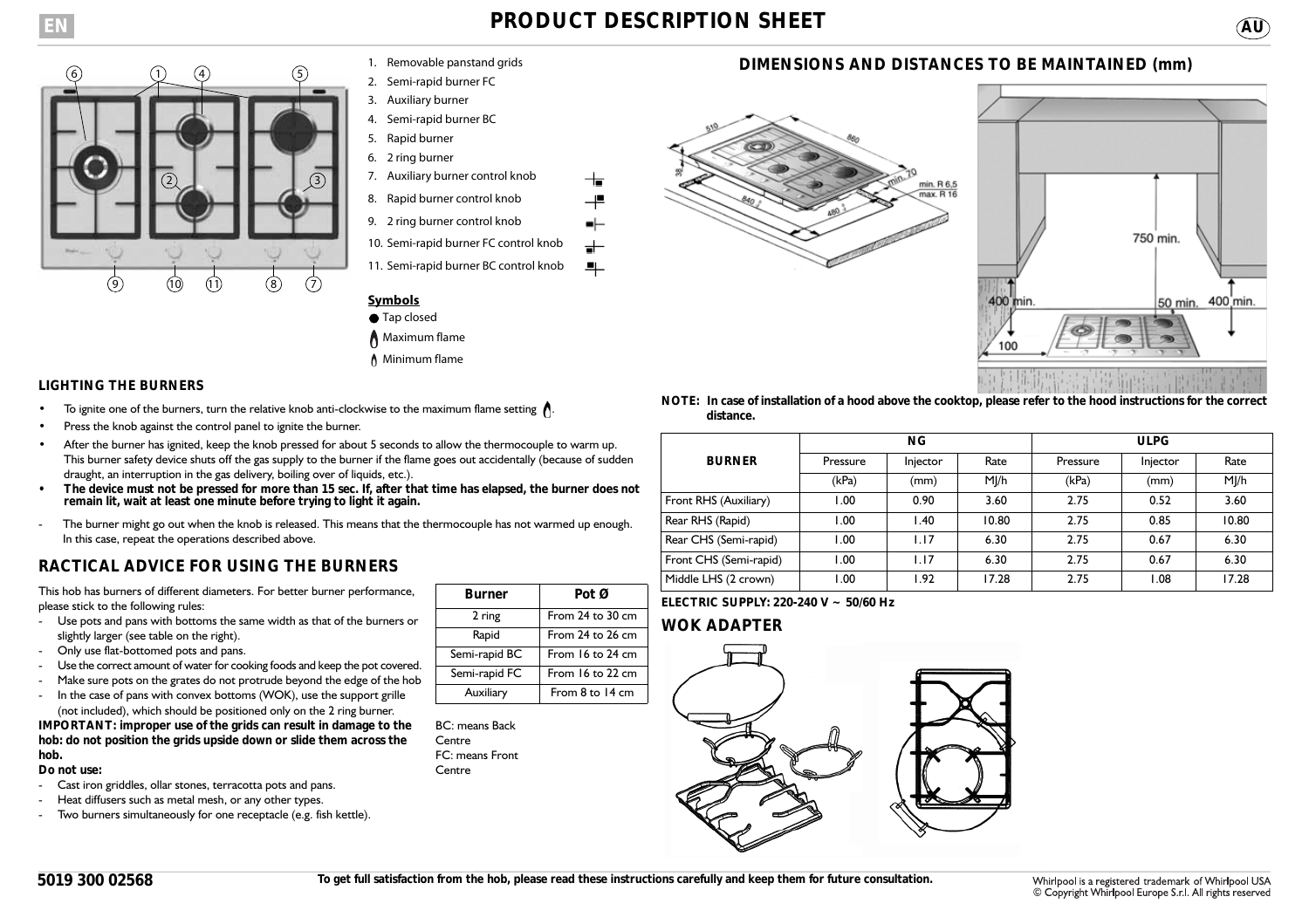# **PRECAUTIONS AND GENERAL ADVICE**

#### **To get full satisfaction from your hob, please read these instructions carefully and keep them for future consultation**

- These instructions are only valid for those Countries where the destination abbreviations are mentioned on the product description sheet and on the hob.
- Keep the packaging material (plastic bags, polystyrene parts, etc.) out of the reach of children, as they are potentially dangerous.
- Check whether the hob has been damaged during transport and remove any protective film from the appliance parts.
- **This hob (Class 3) is designed solely for household use for cooking food. Any other use (such as heating rooms) is to be considered improper and, as a consequence, dangerous.**
- **Ensure that the installation and gas/electrical connections are performed by a qualified technician in compliance with current local safety regulations.**
- **This appliance should only be installed and used in well-ventilated rooms, in accordance with current regulations. Carefully read the instructions before installing and using this appliance.**
- **Gas adjustment and supply pressure are indicated on the rating plate located under the hob. (Please, ensure the supplied data label has to be attached in a suitable surface adjacent to the hotplate such as cupboard). If the appliance is arranged for a type of gas different from that available, refer to the paragraph "Ajustment to different types of gas".**
- **WARNING: DO NOT SPRAY AEROSOLS IN THE VICINITY OF THIS APPLIANCE WHILE IT IS IN OPERATION.**
- **WARNING: ONLY APPLIANCE WITH SAFETY DEVICE BURNERS CAN BE INSTALLED IN MARINE CRAFT OR CARAVANS. IN ANY CASE, IT SHALL NOT BE USED AS A SPACE HEATER.**
- **WARNING: DO NOT STORE FLAMMABLE MATERIALS NEAR THIS APPLIANCE.**

## **PROVISION FOR VENTILATION**

#### **ROOM VENTILATION**

To ensure correct operation of the appliance, the room size in which it is to be installed shall be in accordance with AS5601. This room must also be continuously ventilated, fresh air should flow through permanent openings in walls to outside or to an adjacent non-inhabitable room as detailed is AS 5601. These permanent openings must be made in such a way that it cannot be obstructed from either side of the wall, also they should be protected by plastic grids, metallic mesh, etc., taking care not to reduce the air vent effective area mentioned above and located near floor level and positioned so as not to interfere with the operation of the exhaust system, the minimum cross section of these permanent openings is set by AS6501 and shown in Fig 1a,1b and 1c.

#### **OVERHEAD CLEARANCE**

Range hoods and exhaust fans shall be installed in accordance with the manufactures instructions. However, in no case shall the clearance between the top of the highest burner of the cooking appliance and the range hood be less than 600 mm or, for an overhead exhaust fan, 750 mm.

Any downward facing combustible surface less than 600 mm above the top of the highest burner shall be protected for the full width and depth of the cooking surface area in accordance with Clauses 5.12.1.2 of AS 5601 However, in no case shall this clearance to any surface be less than 450 mm.

#### **SIDE CLEARANCE**

Where the distance measured between the periphery of the burner and any vertical combustible surface is less than 200 mm,  $\cdot$ the surface shall be protected in accordance with Clause 5.12.1.2 of AS5601 to a height of not less than 150 mm above the hotplate top surface for the full length and width of the cooking surface area.

Note: the cooking surface area is defined as the part of the appliance where the cooking normally takes place and does not include those parts of the appliance containing the control knobs.



### **PROTECTING THE ENVIRONMENT**

#### **1. Packaging**

The packaging material is entirely recyclable, and is marked with the recycling symbol  $\bigwedge$ , which identifies it as a type of material that must be sent to local waste-disposal centres.

#### **2. Product**

The hob is made out of recyclable material. Before disposing of it, cut its power cable off in order to render it inoperative and shut off the gas supply. Dispose of it in a waste-disposal centre in compliance with local regulations.

#### **NOTES**:

- Improper use of the grids can result in damage to the hob surface. Do not position the grids upside down or drag them across the hob.
- In case of prolonged use, additional ventilation may be needed (opening a window or increasing the extraction force of the hood).
- This appliance is not intended for use by persons (including children) with reduced physical, sensory or mental capabilities, or lack of experience and knowledge, unless they have been given supervision or instruction concerning use of the appliance by a person responsible for their safety.
- Keep children away from the hob when it is in use and do not let them play with the controls or any other appliance parts.

**Warning**: the protective rubber feet on the grids represent a chocking hazard for young children. After removing the grids, please ensure that all the feet are correctly fitted.

## **INSTALLATION**

#### **TECHNICAL INFORMATION FOR THE INSTALLER**

- **This product can be embedded in a worktop 20 to 40 mm thick.**
- **If there is no oven beneath the hob, insert a separator panel that has a surface at least equal to the opening in the work surface. This panel must be positioned at a maximum distance of 150 mm below the upper surface of the work surface but, in no case less than 20 mm from the bottom of the hob. In the case that you intend to install an oven beneath the hob, make sure that it is equipped with a cooling system. The manufacturer declines all liability if another brand oven is installed beneath the hob.**
- **Before installation, make sure that:**
- **the local gas delivery conditions (nature and pressure) are compatible with the settings of the hob (see the rating plate and injector table).**
- The outer surfaces of the furniture or appliances adjacent to the hob are heat resistant according to local regulations.
- Combustion products are discharged outdoors through specific hoods or wall and/or window mounted electrical fans.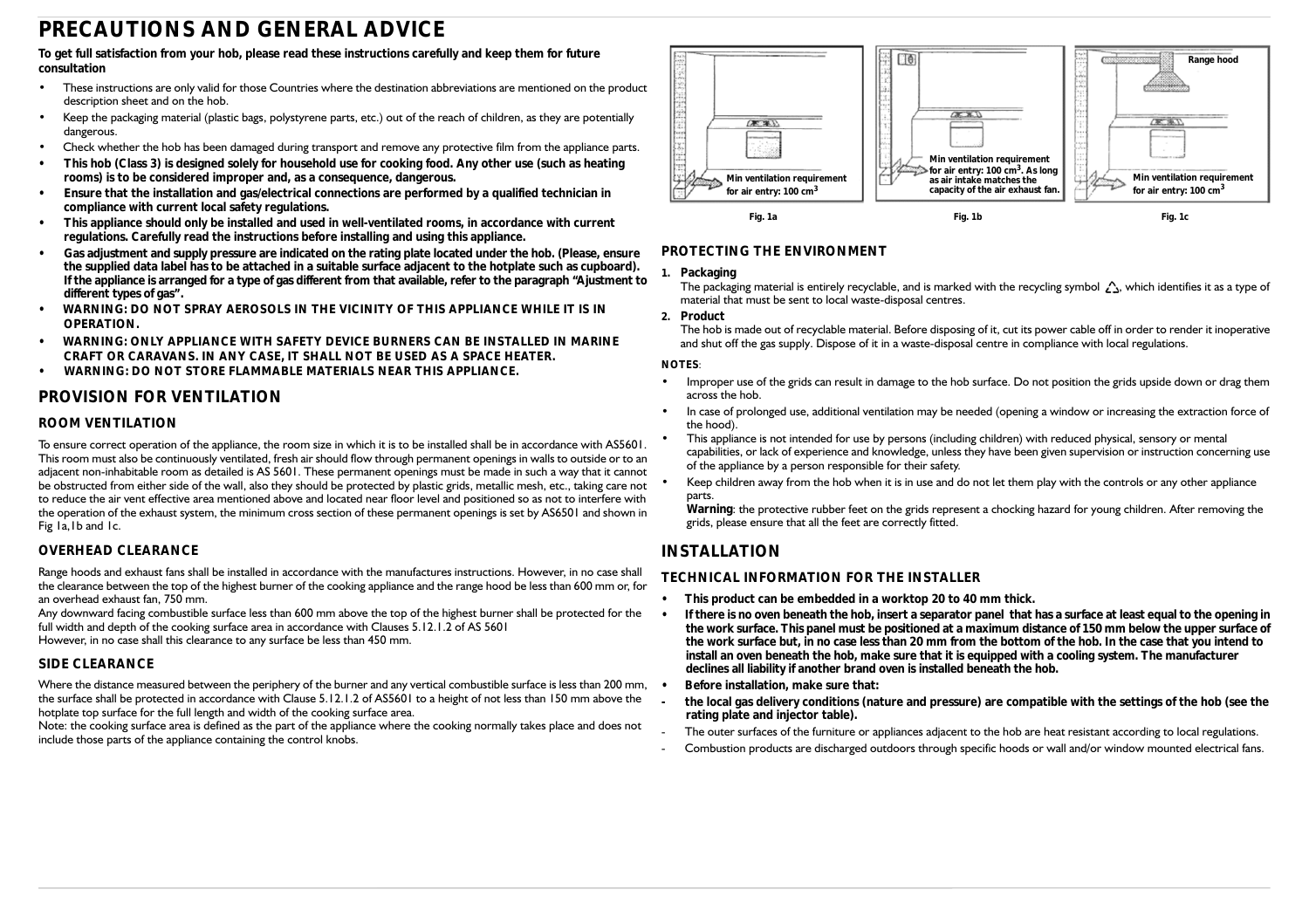# **INSTALLATION**

## **GAS CONNECTION**

- **1.** Check the "gas type" sticker attached to the hotplate. Details of the injector sizes used are recorded on the data plate located on the base of the appliance.
- **2.** This appliance shall be installed in accordance with installation requirements of the local gas authority of the appropriate installation code.
- **3.** Before installing the hotplate consider the location of the gas supply and routing the gas line. (Refer Fig. 1).
- **4.** For ULPG models the gas supply for the hotplate must be regulated to a pressure of 2.75kPa. The gas inlet connection fitting is ½" B.S.P male thread.
- **5.** For NG models the gas supply is connected to a regulator which is supplied. The inlet connection has ½" B.S.P male thread. IT IS ESSENTIAL THAT THE ELBOW ON THE APPLIANCE BE HELD FIRMLY WITH A SPANNER. DO NOT OVER TIGHTEN. The regulated pressure for NG is 1.00kPa.
- **6.** A manual shut-off valve must be installed in the gas line, in an accessible position external to the hotplate, so that in the event of an emergency or service, the gas supply can be shutoff.
- **7.** For gas inlet position of appliance refer Fig. 2 for NG and fig.3 for ULPG. After installing the gas supply and making all connections check thoroughly for possible leaks. Turn all control knobs on the unit to "OFF" position. Open the valve on the gas supply. Using a soap and water solution check each gas connection one at a time, by brushing the solution over connection. Presence of bubbles will indicate a leak. Tighten the fitting and re-check for leaks. If it is not possible to correct the leak, replace fitting. Under no circumstance use matches or flame for checking leaks.
- **8.** Turn on appliance gas cock and light each burner. Check for a clear blue flame without yellow tipping. If burners shows any abnormalties check the following:
- Burner cap on correctly
- Burner positioned correctly
- Burner vertically aligned with injector nipple
- **9.** In some cases the burners will fail to ignite immediately and will seem to 'blow's lightly when they do ignite, this is usually due to air in the gas pipe which should clear itself within seconds of operation.
- **10.** If after following the instructions given, satisfactory performance cannot be obtained, contact the local gas authority for advice and assistance.

#### **WARNING: Appliance not suitable for connection with flexible hose assembly.**



## **ELECTRICAL CONNECTION**

- **The electrical connections must comply with local regulations.**
- The data relevant to the voltage and power absorption are indicated on the rating plate.
- **The earthing of this appliance is compulsory by law.**





- **The manufacturer cannot be held responsible for any injury to persons or animals or damage to property arising from failure to comply with these requirements.**
- **When the hob is installed, provide a single-pole circuit breaker with a contact separation of at least 3 mm.**
- **If necessary, the electrical power cable must be replaced exclusively with a power cable having identical characteristics to the original supplied by the manufacturer (type H05V2V2-F T90°C or H05RR-F). This operation must be performed by a qualified electrician.**

#### **ASSEMBLY**

**After having cleaned the perimeter surface, apply the supplied gasket to the hob as shown in the figure.**



Position the hob in the worktop opening made respecting the dimensions indicated in the Product Description Sheet. **Note: the power supply cable must be long enough to permit its upward extraction.**

To secure the hob, use the brackets (**A**) provided with it. Fit the brackets into the relevant bores shown by the arrow and fasten them by means of their screws in accordance with the thickness of the worktop (see figures on the right).